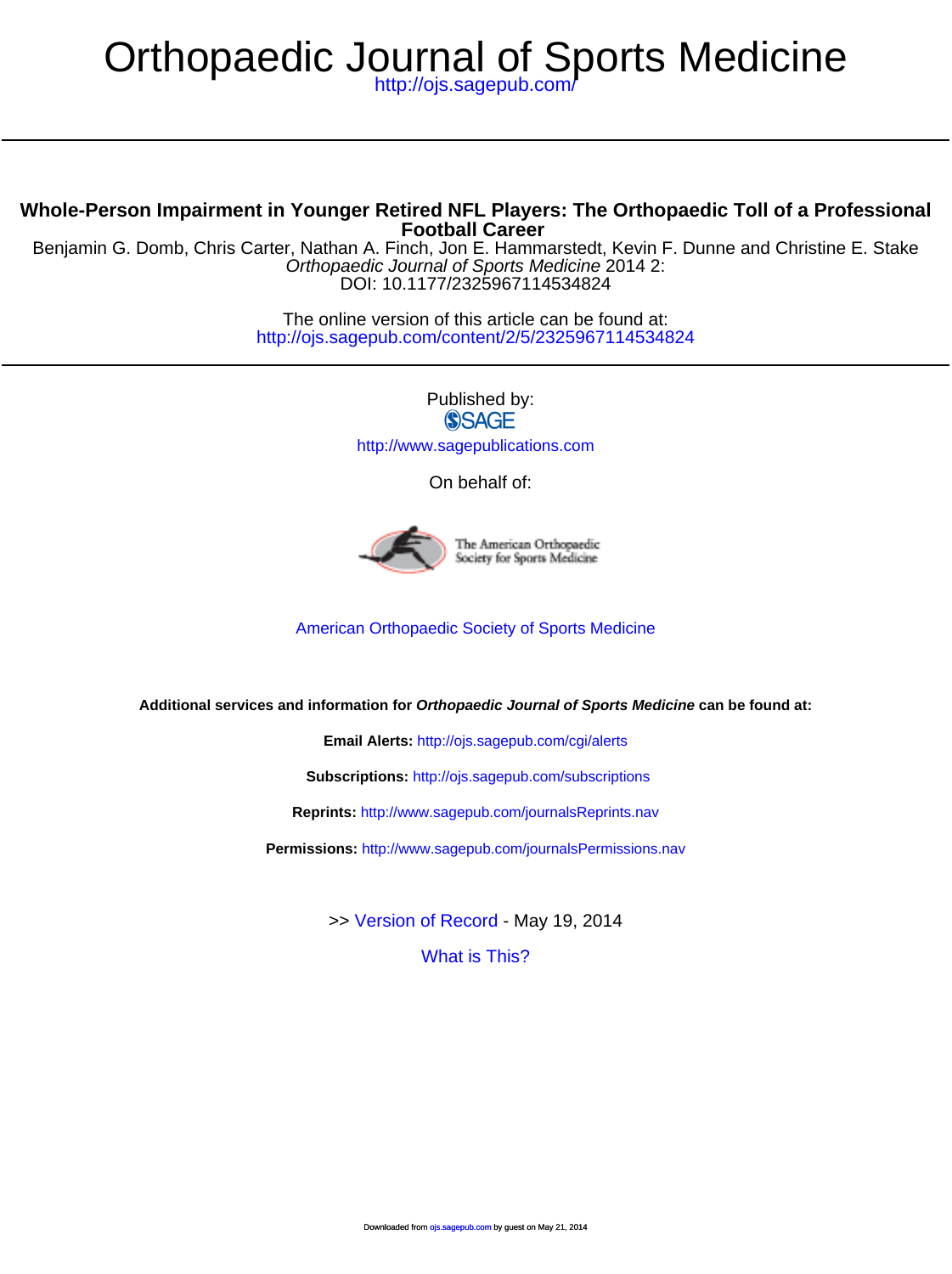## Whole-Person Impairment in Younger Retired NFL Players

### The Orthopaedic Toll of a Professional Football Career

Benjamin G. Domb,\*<sup>†‡</sup> MD, Chris Carter, <sup>§</sup> BS, Nathan A. Finch, <sup>†</sup> MA, Jon E. Hammarstedt, <sup>†</sup> BS, Kevin F. Dunne,† BS, and Christine E. Stake,† MA

Investigation performed at the American Hip Institute, Westmont, Illinois, USA

Background: Professional American football is a physically demanding, high-impact sport with an elevated risk of injury. Orthopaedic injuries may impose acute, short-term or cumulative consequences throughout a player's lifetime. Several studies have addressed health and psychosocial concerns of an older, retired population of players in the National Football League (NFL); however, minimal research has examined the orthopaedic toll on younger, retired players.

Purpose: This study reports total whole-person impairment (WPI) percentages in a cohort of younger, retired NFL players who presented for disability evaluations based on the use of standardized American Medical Association (AMA) impairment guidelines.

Study Design: Case series; Level of evidence, 4.

Methods: During the study period of February 2011 to August 2013, 65 younger retired NFL players presented for impairment evaluations. The mean time between retirement and impairment evaluation was 3.1 years (range, 0.3-16.4 years). A complete history and physical examination was performed on all symptomatic joints. A retrospective chart review was conducted on 100% of presenting players to assess orthopaedic burden. Body-part impairment (BPI) percentage for each affected joint was generated. The impairment data for each extremity were then combined with spine impairment data to create WPI percentage. Player demographics, including age, position, and playing time, were also recorded.

Results: The average WPI percentage was 37% (range, 19%-53%). Players participating in >30 games (n = 54) had a higher mean WPI percentage (38%) than those playing in <30 games (31%; n = 11) ( $P = .004$ ). Players competing in >5 seasons (n = 46) were 2.4 times more likely to have a WPI of at least 37% ( $P = .007$ ). The most common joints players reported as symptomatic were lumbar (n = 63;  $97\%$ ) and cervical spine (n = 58; 89%). The mean age at evaluation was 33.5 years (range, 27-42 years), and the mean number of seasons played was 7.5 (range, 3-14 seasons). The mean number of games played was 98.4 (range, 2-236 games).

Conclusion: This study demonstrated high WPI percentages related to symptomatic joints in a cohort of younger, retired NFL players. Further research is warranted to study potential cumulative physical and quality of life factors related to high impairment percentages in younger, retired NFL players.

Keywords: football; National Football League; impairment; disability; retired; orthopaedic

The Orthopaedic Journal of Sports Medicine, 2(5), 2325967114534824 DOI: 10.1177/2325967114534824 © The Author(s) 2014

Professional American football is a physically demanding, high-impact sport with an elevated risk of injury. Football is a high-collision sport, well known to cause frequent musculoskeletal and orthopaedic injuries.<sup>2,6,8,9,13</sup>,14,21 Orthopaedic injuries may impose acute, short-term, or cumulative consequences throughout a player's lifetime. Halchin<sup>12</sup> reported that more than  $65\%$  of players in the NFL may be injured on an annual basis, which can contribute to a cycle of worsening injuries and long-term consequences. Many recent studies and media attention have focused on the long-term effects of concussions on the lives of former National Football League (NFL) players.<sup>3,11,12</sup> Whereas several studies have addressed physical and psychosocial concerns in an older, retired population of players, limited research has examined the orthopaedic toll

This open-access article is published and distributed under the Creative Commons Attribution - NonCommercial - No Derivatives License (http://creativecommons.org/ licenses/by-nc-nd/3.0/), which permits the noncommercial use, distribution, and reproduction of the article in any medium, provided the original author and source are credited. You may not alter, transform, or build upon this article without the permission of the Author(s). For reprints and permission queries, please visit SAGE's Web site at http://www.sagepub.com/journalsPermissions.nav.

<sup>\*</sup>Address correspondence to Benjamin G. Domb, MD, Hinsdale Orthopaedics, 1010 Executive Court, Suite 250, Westmont, IL 60559, USA

<sup>(</sup>e-mail: [drdomb@americanhipinstitute.org\)](mailto:drdomb@americanhipinstitute.org). †American Hip Institute in Chicago, Westmont, Illinois, USA.

<sup>‡</sup> Hinsdale Orthopaedics, Westmont, Illinois, USA.

<sup>§</sup>Advanced Physicians, Crest Hill, Illinois, USA.

One or more of the authors has declared the following potential conflict of interest or source of funding: B.G.D. is a board member of the American Hip Institute; receives research support from the American Hip Institute, Arthrex Inc, MAKO Surgical Corp, ATI, Breg, and Pacira; is a consultant for Arthrex, MAKO Surgical Corp, and Pacira; owns stock in Stryker; receives royalties from DJO Global and Orthomerica; and is an AANA Learning Committee member. C.E.S. receives salary support from the American Hip Institute.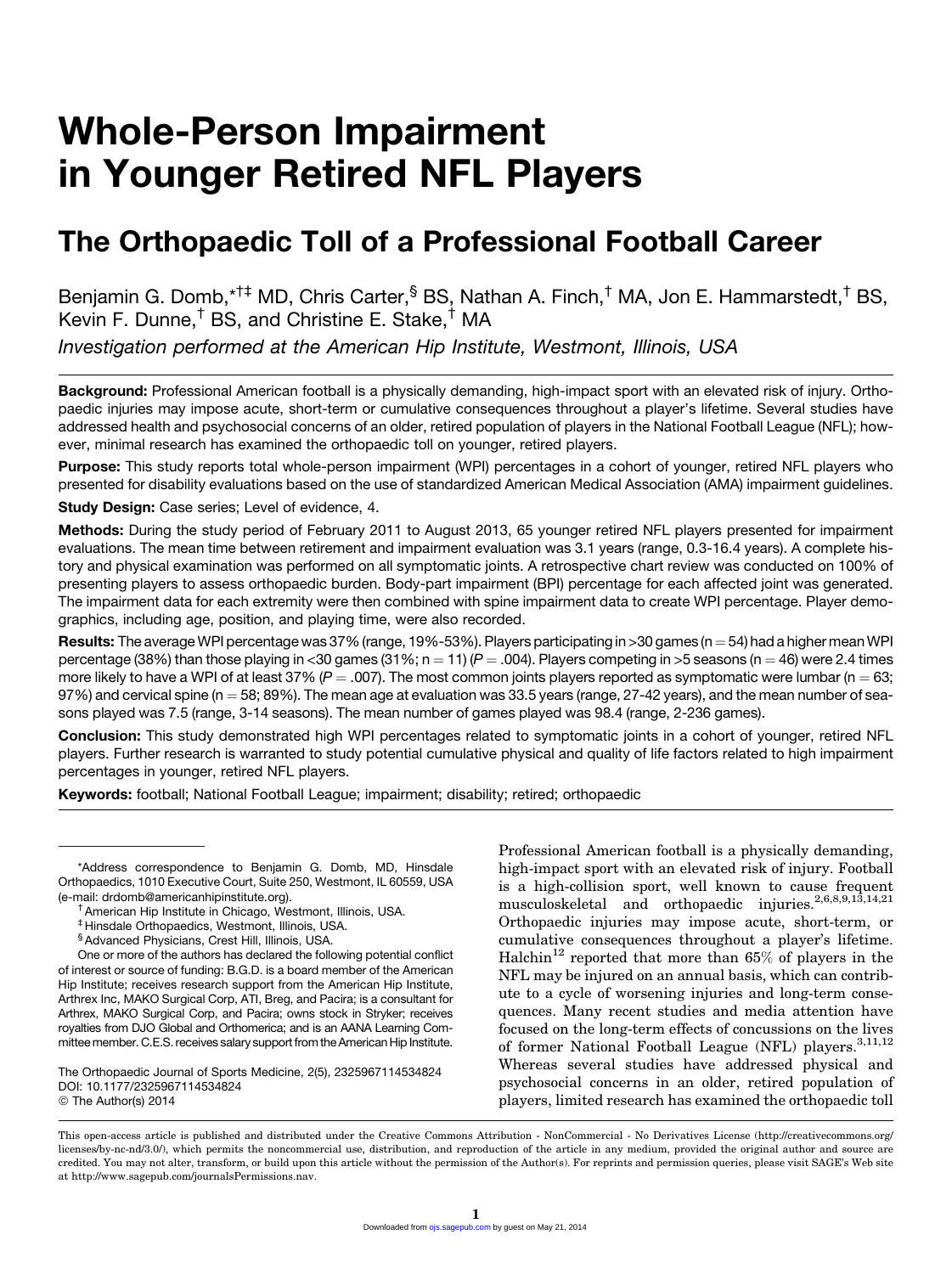

Figure 1. Abbreviated combined values chart from the American Medical Association Guides to the Evaluation of Permanent Impairment, 5th edition. Reprinted with permission from Cocchiarella and Andersson.<sup>4</sup>

on younger, retired players from the NFL.<sup>5,10,16,19</sup> Minimal literature exists examining the impact of orthopaedic injuries during their transition from the NFL to the next stages of life. The purpose of this study was to describe and report the total whole-person impairment (WPI) percentages in a cohort of younger, retired NFL players based on the standardized American Medical Association (AMA) Guides to the Evaluation of Permanent Impairment,  $5th$  edition.<sup>4</sup> We hypothesize there will be a high burden of orthopaedic injuries based on impairment percentages in this cohort.

#### METHODS

During the study period of February 2011 to August 2013, 65 retired NFL players presented to an orthopaedic clinic for disability evaluations. The study population was an inclusive, purposive sample, which began with the first disability evaluation performed. A retrospective chart review was conducted on 100% of presenting players to assess the orthopaedic burden using standardized impairment reports based on AMA impairment guidelines.<sup>4</sup> Player demographics, including age, position, seasons, and games played, were also recorded. Institutional Review Board approval was received for this study.

Often an impairment assessment is the first step in determining disability.4,18 For the evaluation, a complete history, physical examination, and radiographic imaging was performed on all symptomatic joints based on AMA impairment guidelines.<sup>4</sup> Although not without weaknesses, such as subjectivity, ambiguity, and lack of research, these guidelines are the predominantly used rating guide on a national and global level.<sup>7,17,18,20</sup> Strengths include a common metric between medical conditions and a mechanism to describe the impact on a whole person, instead of limiting the impact to the specific, symptomatic body part evaluated.<sup>17</sup> Additionally, the AMA guidelines use a construct allowing interpretation of impairment ratings related to the extent activities of daily living are affected, which are based on a consensus of expert opinions. $17,18$ 

Body-part impairment (BPI) percentages for each symptomatic joint, on right and left sides, were generated. Upper extremity (UE) and lower extremity (LE) were combined for left and right sides, giving a total UE and LE number. Range of motion for each affected joint was the predominant measurement used to calculate UE impairment. Based on the AMA guidelines, $<sup>4</sup>$  range of motion, previous</sup> surgeries such as joint replacement or meniscectomies, or arthritis measured by joint space narrowing on radiographs can be used to calculate the total LE impairment score. A cross-usage chart defines which impairment ratings may be combined for an LE impairment score.<sup>4</sup> For the spine, an impairment percentage is assigned most commonly by magnetic resonance imaging (MRI) but can also be calculated based on medical history, clinical examination, and history of fracture.<sup>4</sup>

Using the combined values chart (CVC), as defined by the AMA, the BPI percentages for affected joints were used to calculate UE and LE impairments. A sample CVC chart can be seen in Figure 1. The impairment data for upper and lower extremities were then combined with spine impairment data to create a WPI percentage. The CVC was used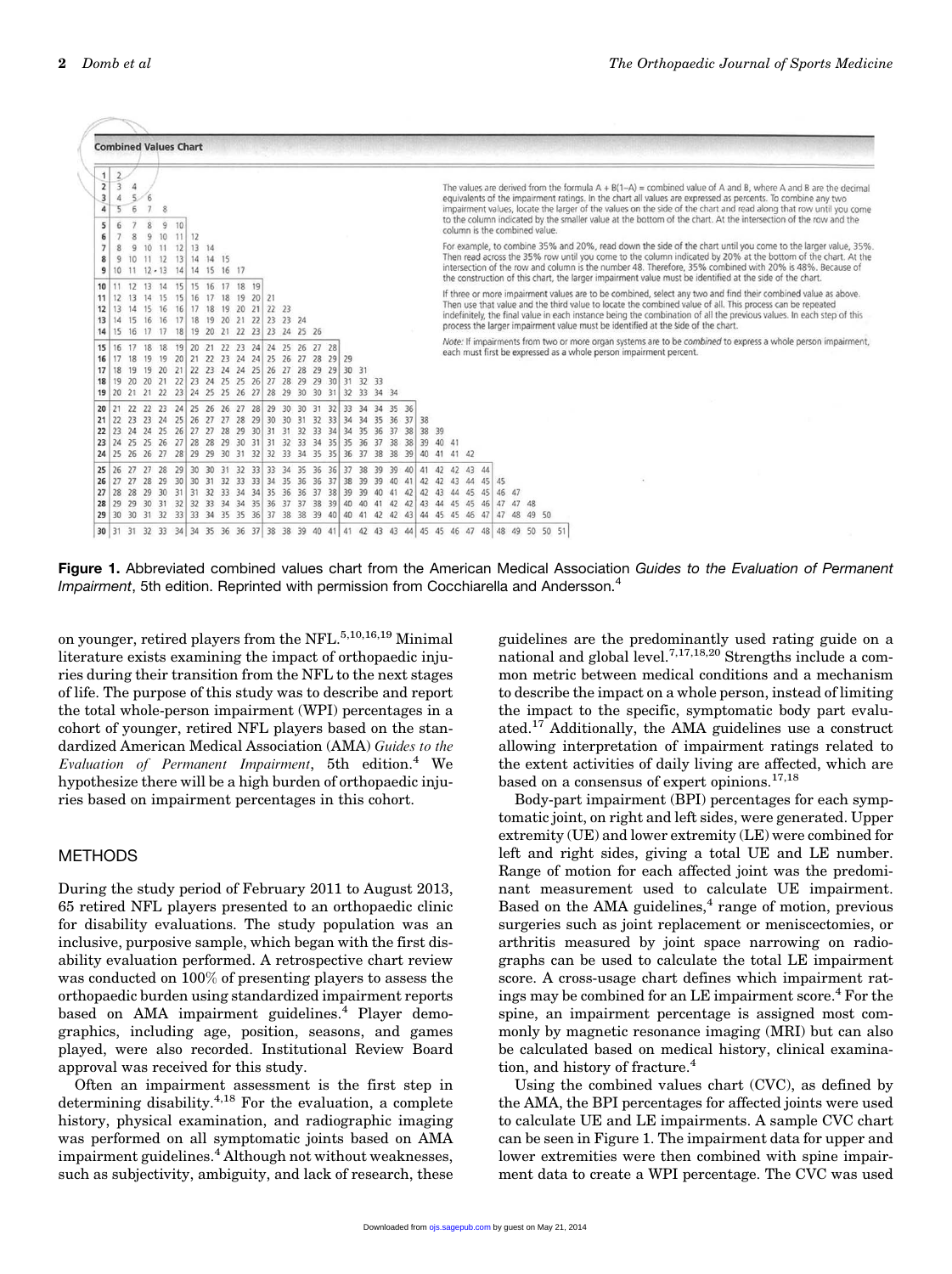

Figure 2. Whole-person impairment (WPI) percentages of retired National Football League (NFL) players.

again to provide a formula-derived algorithm to combine multiple impairments and avoid ratings over 100% for WPI.

#### Statistical Analysis

Descriptive statistics, such as percentages and means, were the predominant method of assessing data. Frequencies and descriptive statistics were calculated using Excel 2010 (Microsoft Corp, Redmond, Washington, USA). The independent Student t-test was used for the comparison of means between groups to establish the minimum threshold for number of games and seasons played at which a statistically significant difference in mean WPI percentages was demonstrated. One-way analysis of variance (ANOVA) was performed to compare the means for 3 groups based on number of seasons played. A P value of <.05 was considered statistically significant.

#### RESULTS

The average WPI percentage of the 65 players that presented to the clinic for impairment evaluation was 37% (range, 19%-53%). Figure 2 shows the number of retired NFL players within specific intervals of WPI percentages. The mean age at retirement was 30.4 years (range, 26-37 years), and the mean age at impairment evaluation was 33.5 years (range, 27-42 years). The mean time between retirement and impairment evaluation was 3.1 years (range, 0.3-16 years).

The most common joints players reported as symptomatic were lumbar (n = 63; 97%) and cervical spine (n = 58; 89%). Spine impairment data are presented in Table 1. For UE, the right shoulder ( $n = 52$ ; 80%) was the most symptomatic joint reported. For LE, the left hip ( $n = 46$ ; 71%) was the most symptomatic joint. The number of symptomatic joints and corresponding impairment percentages are presented in Table 2. The knee had the highest incidence of previous surgical treatment with 32 (49%) players totaling 64 operations (range, 1-5 operations), the majority being arthroscopic procedures (Table 3). For patients with prior knee operations, the average knee BPI was 7.5%, compared with 2.6% for players without surgical intervention on the knee.

|                                                  | TABLE 1<br>Spine Impairment  |                             |
|--------------------------------------------------|------------------------------|-----------------------------|
| Joint/Body Part                                  | Number $(\%)$<br>Presenting  | Mean Spine<br>Impairment, % |
| Cervical spine<br>Thoracic spine<br>Lumbar spine | 58 (89)<br>11(17)<br>63 (97) | 8<br>5<br>8                 |

The positions played are depicted in Figure 3, with a majority of players on defense (56%), followed by offense  $(42\%)$  and special teams  $(2\%)$ . The average number of seasons played professionally was 7.5, and the median number of games played was 93 (range, 2-236 games). Players participating in more than 30 games  $(n = 54)$  had a mean WPI percentage of 38% (range, 19%-40%), which was greater than those playing in fewer than 30 games  $(n = 11)$ , who had a mean WPI percentage of 31% (range, 19%-53%)  $(P = .004)$ . Table 4 shows the mean WPI percentages of retired NFL players according to the number of professional games played. Based on our cohort, 30 games was the minimum threshold at which statistically significant differences were observed in WPI. However, the mean WPI percentage (31%) of players playing less than 30 games still signifies a high orthopaedic burden related to impairment.

When comparing the cohort based on number of professional seasons played, a statistically significant difference was found between players playing 5 years or less compared with players with 6 or more seasons related to WPI  $(P < .001)$ . Players who had played professionally for 5 seasons or less ( $n = 19$ ) had a mean WPI percentage of  $32\%$ (range, 19%-53%), while players who had played professionally for 6 or more seasons  $(n = 46)$  had a mean WPI percentage of 39% (range, 25%-49%). Players competing in 6 or more seasons  $(n = 46)$  were 2.4 times more likely to have a WPI of at least 37%, which was the cohort average  $(P =$ .007). When comparing players who played 3 to 5 ( $n =$ 19), 6 to 10 ( $n = 39$ ), and 11 to 14 ( $n = 7$ ) seasons, there was a statistically significant difference  $(P < .05)$  in WPI for players with longer careers (Table 4). Players who had played professionally for 3 to 5 seasons had a mean WPI percentage of 32% (range, 19%-53%), players who played for 6 to 10 seasons had a mean WPI percentage of 39% (range, 25%-49%), and players who had played for 11 to 15 seasons had a mean WPI percentage of 38% (range, 30%-47%).

There was no statistical difference found in WPI when comparing offensive  $(n = 27)$  versus defensive  $(n = 37)$ and special teams  $(n = 1)$  players. Skill position players  $(n = 49)$  had higher average WPI than line position players ( $n = 16$ ), a trend that did not reach statistical significance ( $P = .078$ ). Offensive and defensive line positions were categorized as line, while positions such as wide receiver, running back, tight end, linebackers, and defensive back were classified as skill positions. Comparisons between specific positions could not be assessed because of a small denominator at some positions, such as quarterback and kicker. However, all positions were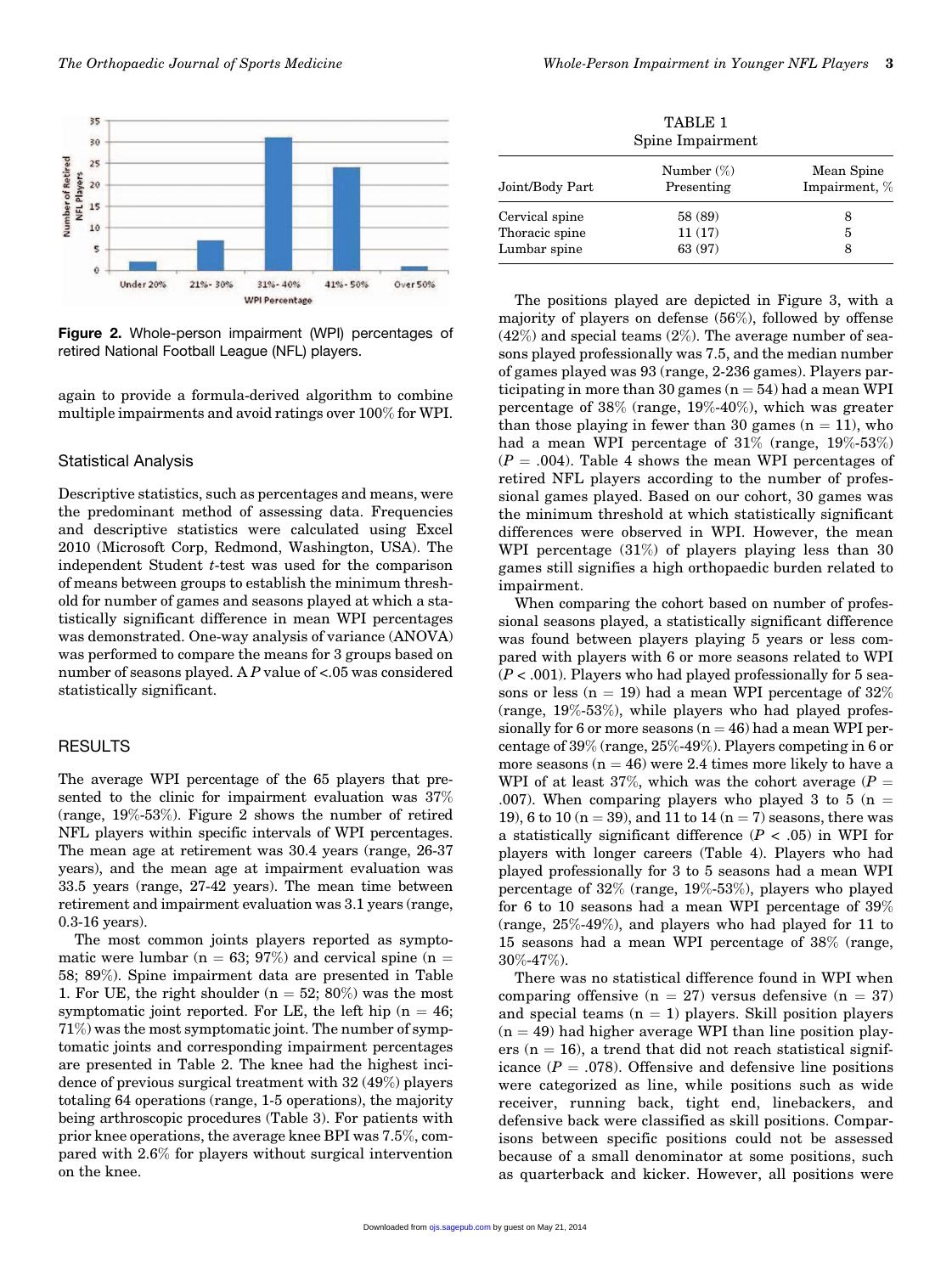| TABLE 2                                                           |
|-------------------------------------------------------------------|
| Average Body-Part Impairment in Younger, Retired Players by Joint |

| Extremity | Joint/Body Part  | Left                        |                                 | Right                       |                                 |
|-----------|------------------|-----------------------------|---------------------------------|-----------------------------|---------------------------------|
|           |                  | Number $(\%)$<br>Presenting | Mean Body-Part<br>Impairment, % | Number $(\%)$<br>Presenting | Mean Body-Part<br>Impairment, % |
| Upper     | Shoulder         | 49 (75)                     | 8                               | 52(80)                      | 9                               |
|           | Elbow            | 18(28)                      |                                 | 18(28)                      | 3                               |
|           | Wrist            | 21(32)                      | h                               | 34(52)                      | 5                               |
|           | Hand and fingers | 15(23)                      |                                 | 16(25)                      |                                 |
| Lower     | Hip              | 46 (71)                     |                                 | 40(62)                      | 9                               |
|           | Knee             | 35(54)                      |                                 | 37(57)                      | 8                               |
|           | Ankle            | 30(46)                      | o                               | 33(51)                      | 8                               |
|           | Foot and toes    | 2(3)                        | 9                               | 5(8)                        |                                 |

TABLE 3 Cohort Surgical Intervention in Knees<sup> $a$ </sup>

| Knee Procedure                                       | Procedures on<br>left knee, n | Procedures on<br>right knee, n |
|------------------------------------------------------|-------------------------------|--------------------------------|
| Microfracture                                        | 3                             | 6                              |
| Meniscectomy                                         | 10                            |                                |
| Meniscus repair                                      | 2                             |                                |
| ACL reconstruction                                   | 2                             | 5                              |
| ACL repair                                           |                               |                                |
| MCL repair                                           |                               |                                |
| PCL repair                                           |                               |                                |
| OCD repair                                           | 5                             |                                |
| Unknown (procedures not<br>specified in clinic note) | 16                            | 13                             |

<sup>a</sup>ACL, anterior cruciate ligament; MCL, medial collateral ligament; PCL, posterior cruciate ligament; OCD, osteochondritis dissecans.



Figure 3. Cohort study makeup by National Football League (NFL) position. DB, defensive back; DL, defensive linemen; K, kicker; LB, linebacker; OL, offensive lineman; QB, quarterback; RB running back; TE, tight end; WR, wide receiver.

TABLE 4 Whole-Person Impairment Averages by Number of Seasons Played

| Years Played<br>Professionally | No. Presenting | Whole-Person<br>Impairment, % |
|--------------------------------|----------------|-------------------------------|
| 3                              | 3              | 26                            |
| 4                              | 10             | 36                            |
| 5                              | 6              | 30                            |
| 6                              | 5              | 42                            |
| 7                              | 9              | 36                            |
| 8                              | 6              | 39                            |
| 9                              | 11             | 41                            |
| 10                             | 8              | 38                            |
| 11                             |                | 47                            |
| 12                             | 3              | 34                            |
| 13                             | 1              | 40                            |
| 14                             | 2              | 40                            |

included in the study analysis as this represents an inclusive, purposive study population.

#### **DISCUSSION**

National Football League players are at risk for orthopaedic injuries because of the high-impact nature of the sport along with the biomechanical movements required; however, injury and health data on retired players are minimal and focus on postconcussion syndrome or diagnoses such as arthritis.<sup>3,10,12</sup> Previous research on retired players also focuses on an older cohort, and minimal research has been done examining the impact of orthopaedic injuries shortly after retirement, while players are relatively young. We hypothesized that we would find a significant orthopaedic burden based on impairment percentages in a cohort of 65 recently retired NFL players. We found a relatively high rate of impairment among young retired NFL players soon after retirement. Further research requires examination on progression and cumulative effects from a high orthopaedic burden in both short- and long-term contexts.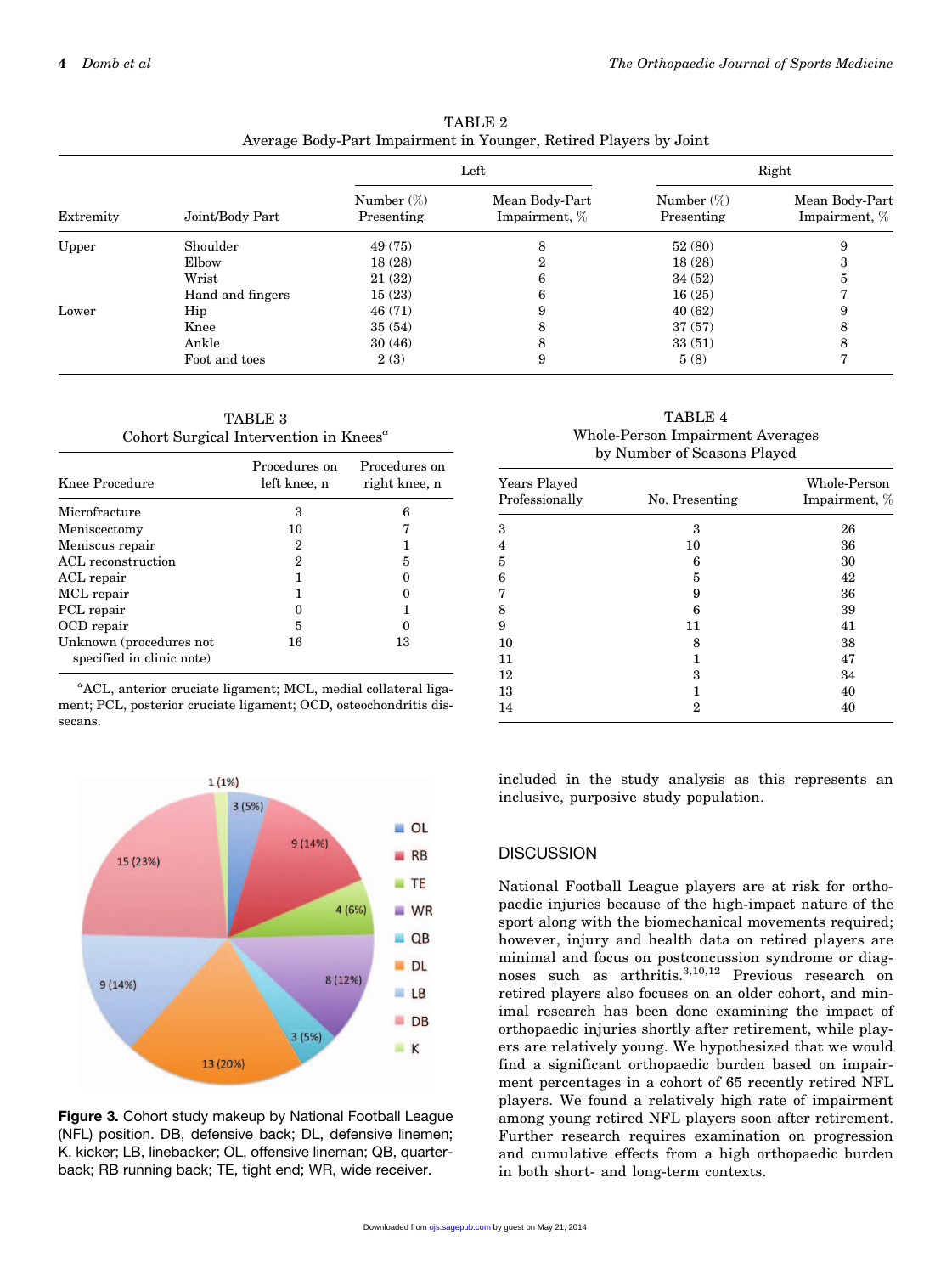#### Difference Between Disability and Impairment

A discussion related to the definitions of impairment and disability is required in assessing our study results. Robinson et  $al^{17}$  concur that the ambiguities between impairment and disability pose many challenges in interpreting and applying findings. Impairment can refer to limitations on a person completing activities of daily living or loss of function of a body part, whereas disability refers to a broader, conceptual definition. According to Melhorn, <sup>15</sup> disability is a fluid concept and can be a temporary or permanent state, with varying degrees, creating a gap between what an individual wants or needs to accomplish. Impairment can contribute to disability but does not imply a causal factor in disability. The distinction is imperative to interpretation of the findings but also causes a challenge in interpreting the results. This study adds to the knowledge on impairment percentages in a younger cohort of retired NFL players; however, it is difficult to assess the impact that impairment has on function, psychosocial health, or disability in terms of short- and potential longterm cumulative health.

Information regarding employability, health status, and quality of life is currently not available, which makes the assessment of impairment in relation to physical and psychosocial domains challenging. Such data are needed to assess potential relationships between injuries suffered and chronic health problems related to impairment.<sup>12</sup> Whereas this study reports WPI, the relationship to disability and subsequent outcomes such as future earnings and quality of life is challenging to assess and requires future research.

#### Health Conditions in Retired NFL Players

Cottler et al<sup>5</sup> studied opioid use in a cohort of retired NFL players to gain understanding of perceived and management of pain. Most common injuries were to the knee, shoulder, and back, similar to our study findings. The mean age was 48 years, and  $93\%$  of the sample (n = 644) reported pain, with 81% classifying their pain as moderate to severe. This level of pain is more than 3 times that of pain reported in the general population (26%), and current opioid use was low (7%) but significantly higher than the general population.<sup>1</sup> Factors contributing to opioid misuse in the past 30 days were younger age, retired fewer years, 3 or more related NFL injuries, and problematic drinking.<sup>1</sup> The results of Cottler et al<sup>5</sup> were similar to ours, as pain and impairment may be related, and both studies demonstrated orthopaedic concerns in younger, retired players. Further evaluation of impairment percentages and the relationship to pain could shed further insight on how to better interpret our findings, as several of our participants were recently retired and have multiple musculoskeletal and orthopaedic injuries.

In our study, the most common joints players reported as symptomatic were the lumbar and cervical spine. Whereas more attention is attributed to catastrophic spinal injuries in NFL and other elite athletes, Mall et  $al^{14}$  reported an increased number of minor and severe spinal injuries over an 11-year span, which contributed to lost practice and playing time. Spinal injury estimates accounted for 7% of all injuries and 8% of nonmedical injuries. The authors state that tackling was related to cervical spine injuries, and blocking contributed more to lumbar spine injuries. However, this study did not address impairment related to past injuries. In relation to the injury rates by Mall et al,14 our cohort's presentation of the spine as the most symptomatic body part suggests a need for increased study and knowledge related to prevention and treatment for minor and severe spinal injuries and how these injuries impact players throughout their lifetimes.

Garrigues and Moorman<sup>9</sup> theorized that specific positions predisposed players to more specific injuries. For example, defensive backs, a position requiring quick transitions, sprinting, and back peddling, are more prone to hip and thigh injuries. In contrast to the previous study, our results indicated no difference in the amount of WPI between offensive and defensive players or skill versus line positions, although there was a trend for greater impairment related to line positions. We were unable to draw any position-specific conclusions. A larger sample size would provide the opportunity to examine BPI and WPI by position-specific characteristics, which may facilitate more effective prevention and treatment efforts.

#### Limitations

Players came to our center on a referral basis and were not a randomized or controlled sample; although the final patient sample was consecutive and all-inclusive, it does not accurately represent a cross-section of retired NFL players. All of the players presented for a disability evaluation; selection bias and players with significantly worse pain or symptoms may skew our results and present higher than average WPI percentages. Additional multicenter sites would provide important data to further understand the true physical impairment of recently retired NFL players. The challenge of interpreting impairment and disability within the context of such factors such as quality of life, employability, future earnings, and health remains a significant challenge.

#### **CONCLUSION**

Our study demonstrated high WPI percentages related to symptomatic joints in a cohort of younger, retired NFL players. Further research is warranted to study potential cumulative physical and quality of life factors related to high impairment percentages in younger, retired NFL players.

#### **REFERENCES**

- 1. Alaranta A, Alaranta H, Helenius I. Use of prescription drugs in athletes. Sports Med. 2008;38:449-463.
- 2. Boublik M, Schlegel T, Koonce R, Genuario J, Lind C, Hamming D. Patellar tendon ruptures in National Football League players. Am J Sports Med. 2011;39:2436-2440.